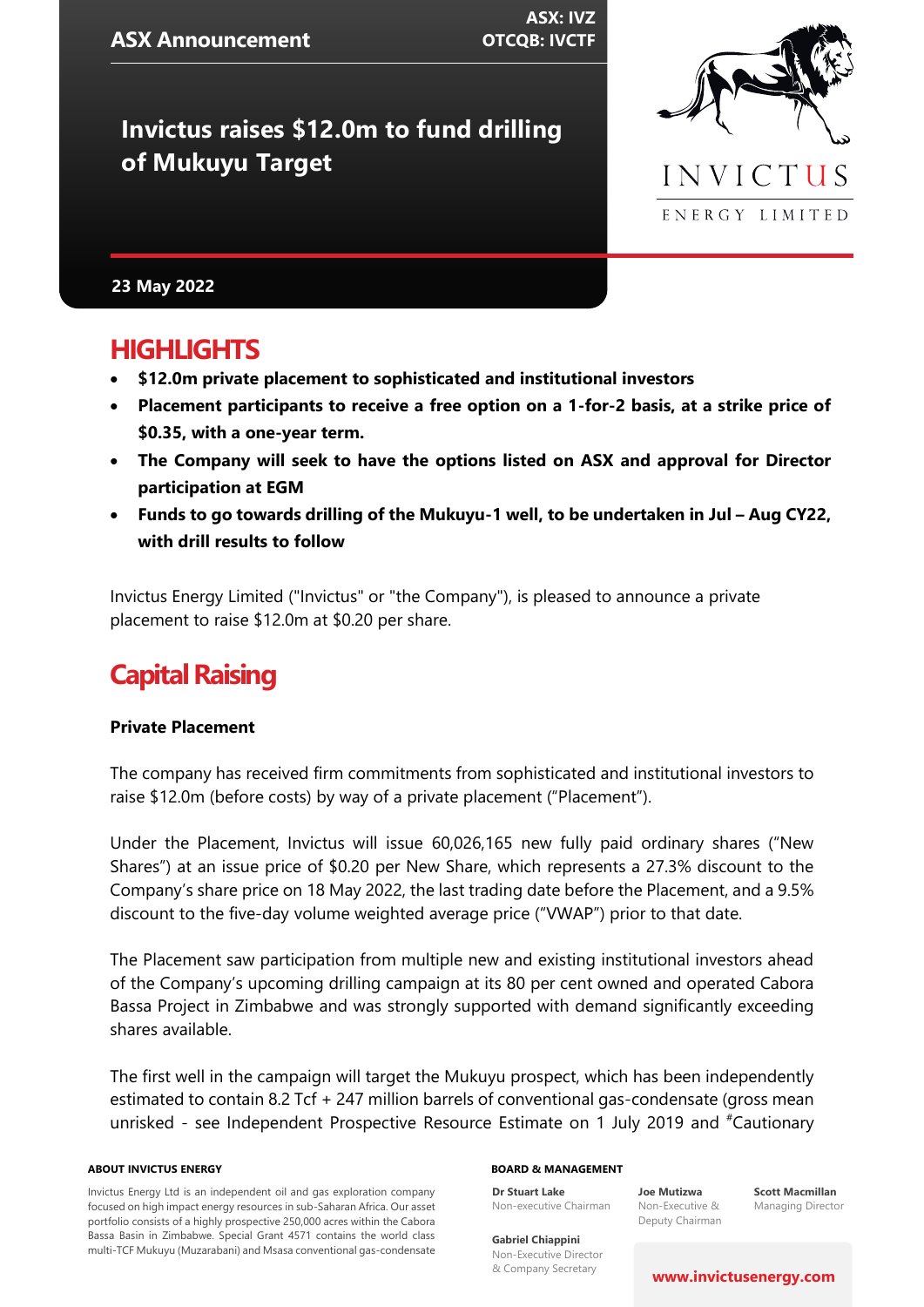Statement on Prospective Resources).

### **Use of Funds**

The proceeds from the Placement will be used to fund the upcoming Mukuyu-1 drilling program:

- Mukuyu-1 drilling \$9.0m
- Working Capital \$2.3m
- Capital raising fees \$0.7m

The Company is continuing to progress multiple bids from potential farm-in partners. As part of a final farm-in agreement the Company anticipates having a significant portion of the drilling program funded by a farm-in partner(s).

## **Managing Director Scott Macmillan commented**

*"We are pleased to welcome new institutional investors onto our share register at an exciting time for the Company as we prepare to embark on our maiden drilling campaign in Zimbabwe.* 

*"I would also like to thank existing shareholders that participated in the Placement for their continued support, including the Mangwana Opportunities Fund who add to their significant local-ownership of the company, and multiple Australian and international institutional investors who continue to show support for our Cabora Bassa project.* 

*"Through the completion of this capital raise, in conjunction with our existing cash balance and additional funds delivered via the exercise of in-the-money options, the Company is well funded for the Mukuyu-1 well.*

*"We also continue to progress bids received from multiple potential farm-in partners and will provide a further update on the farm-in process in due course.* 

*"We have a number of catalysts in the lead up to the basin opening drilling campaign including an update to the prospect and lead inventory encompassing the expanded SG 4571 licence area, selection of the 2nd well location to follow on from Mukuyu-1, and the mobilisation of the Exalo 202 drilling rig.*

*"Drilling of the Mukuyu-1 well, which will test Africa's largest undrilled onshore oil and gas prospect, remains on track to commence in July."* 

## **Placement details and timetable**

The Placement shares of 60,026,165 are to be issued under the Company's placement capacity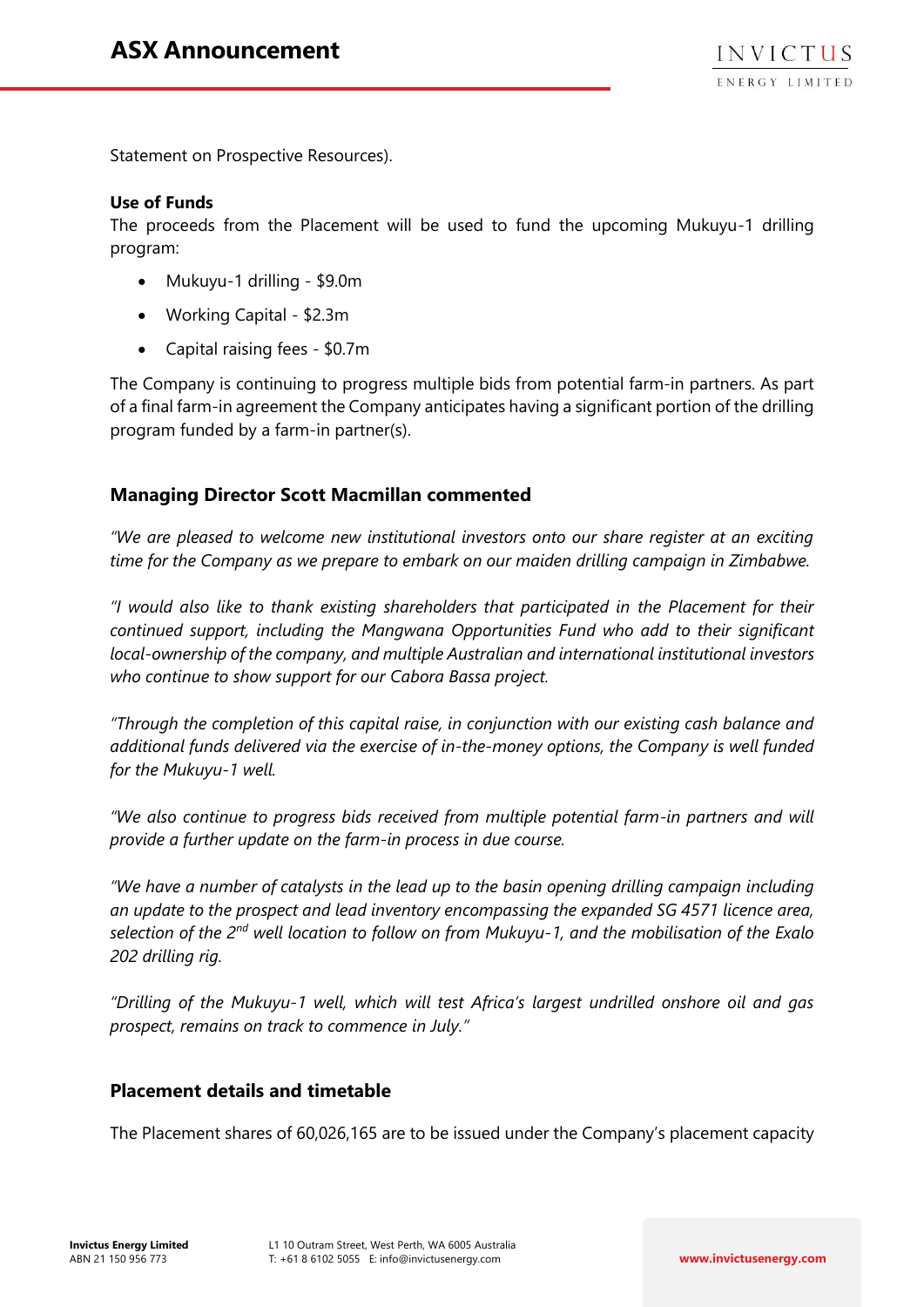pursuant to ASX Listing Rule 7.1A. The Placement options are to be issued subject to receipt of shareholder approval.

The indicative timetable is as follows:

| <b>Indicative Timetable</b>                             |                   |
|---------------------------------------------------------|-------------------|
| <b>Placement</b>                                        |                   |
| Settlement                                              | Friday, 27 May    |
| Allotment of new shares                                 | Monday, 30 May    |
| EGM approving issue of Options & Director Participation | Monday, 30 June   |
| <b>Allotment of Options</b>                             | Wednesday, 7 July |

The Placement shares of 60,026,165 are to be issued under the Company's placement capacity pursuant to ASX Listing Rule 7.1A. The Placement options are to be issued subject to receipt of shareholder approval.

The Company will also seek approval at the EGM for Non-Executive Director and Deputy Chairman Mr. Joe Mutizwa to participate in the placement on the same terms.

PAC Partners acted as lead manager to the placement and will be paid a fee of 6% for the placement funds received. PAC Partners to receive lead manager options on a ratio of 1-for-8, with an exercise price of \$0.35, with 1-year expiry period. PAC Partners options will be issued subject to EGM approval.

**-Ends-**

## **Approved for release by the Board Questions and enquiries**

## **Investors**

**Scott Macmillan**  MANAGING DIRECTOR

**P.** +61 (08) 6102 5055 **E.** info@invictusenergy.com **Media** 

**Josh Nyman** SPOKE CORPORATE

**P.** +61 413 243 440 **E.** josh@spokecorporate.com.au